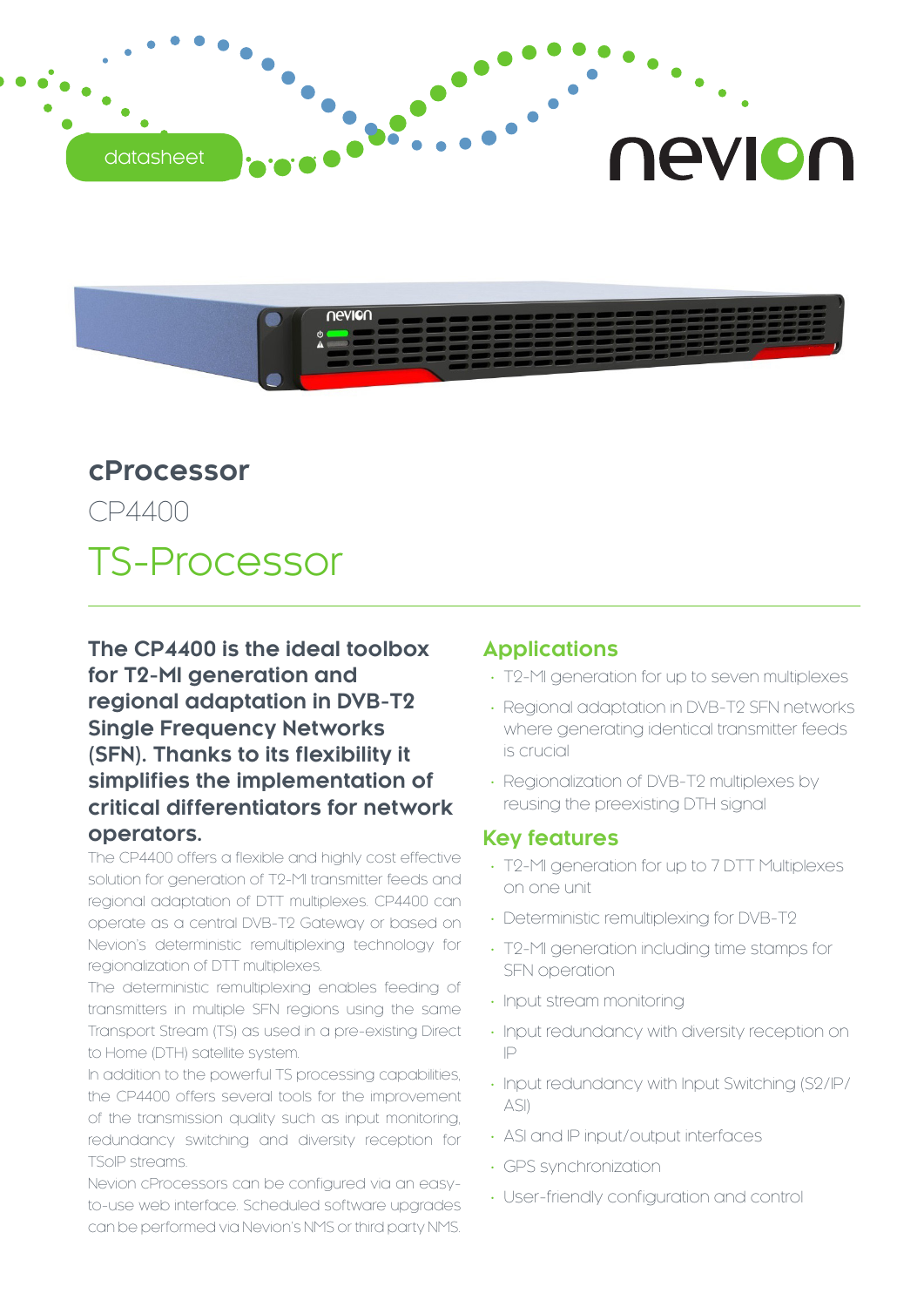## CP4400 TS Processor nevion.com



## **SFN synchronization**

Using a 1PPS input or a GPS input, the CP4400 generates a very accurate DVB-T2 time stamps used to synchronize the DVB-T2 transmitters in SFN networks. The continuity and accuracy of these time stamps is crucial for the SFN operation.

## **Multiple PLPs**

Transport Stream inputs are re-multiplexed and mapped to physical layer pipes (PLP). This feature allows for different protection and coding of data and services. The CP4400 supports up to 8 PLPs per T2-MI output.

## **Seamless Input Switching**

Seamless switchover between incoming streams without interruption on the output. Incoming streams are monitored, matched and aligned to handle delay differences. The streams can be received on DVB-S2, ASI or IP inputs.

### **Transport Stream monitoring**

In order to ensure error free processing, CP4400 monitors the input streams according to TR 101 290 priority 1. (optional priority 2 and 3) In case of errors in the input streams, alarms are raised to inform the operator and traps are forwarded to the NMS.

## **Transport Stream over IP**

The output Transport Stream is encapsulated according to SMPTE 2022-2 including the handling of FEC. (SMPTE 2022-1). CP4400 supports multiple VLANs (IEEE 802.1Q), IP QoS and VLAN CoS/802.1P for per-flow traffic prioritization.

## **User-friendly configuration**

The user interface of the CP4400 is simple and very intuitive, it is designed to help the operator configure the unit quickly. Running on any web browser the GUI can be accessed from any computer.

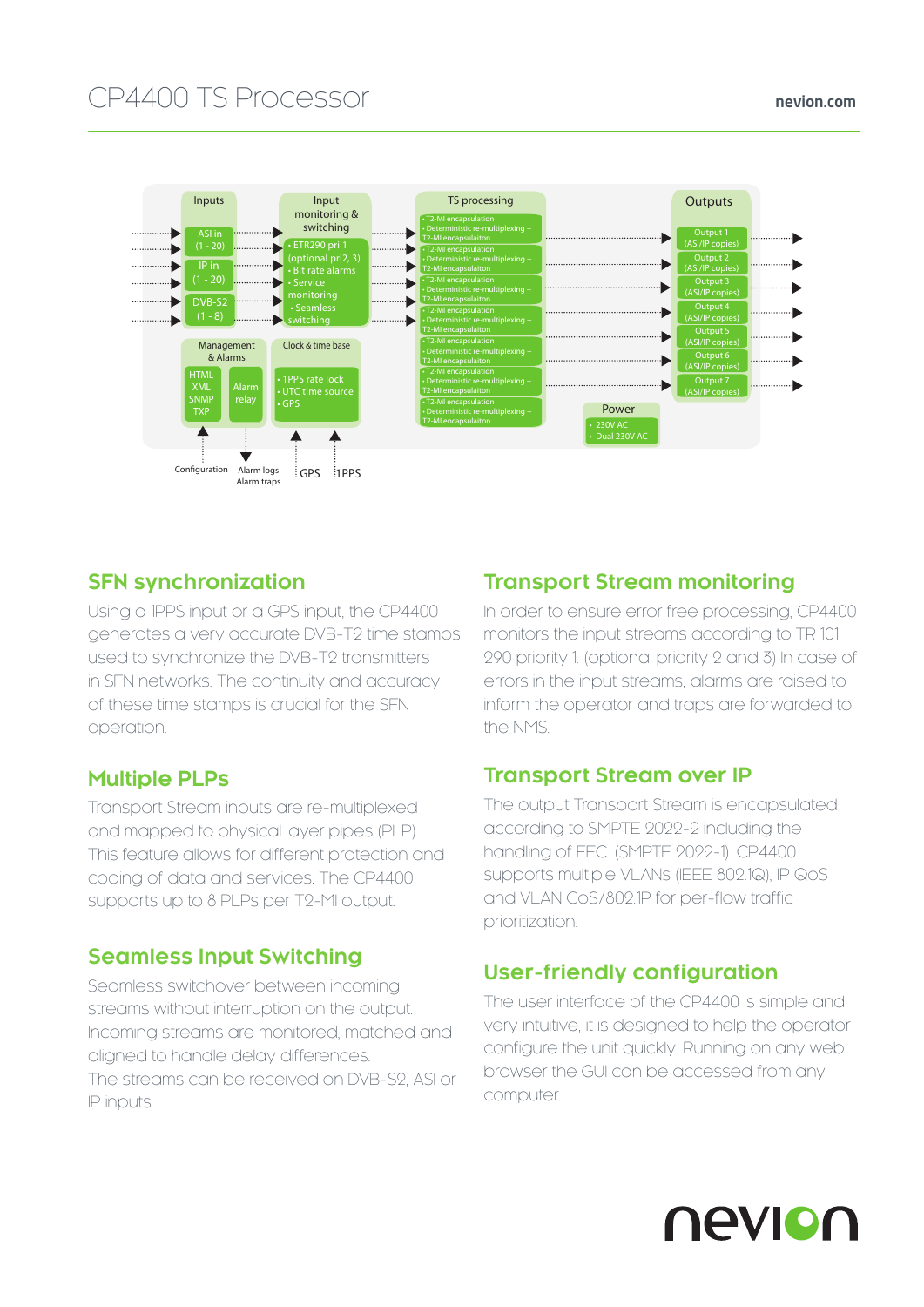## CP4400 TS Processor





#### **DVB-T2 adaptation**

| Up to 7 T2-MI outputs per unit for central DVB-T2 head-ends |                                                                                                         |  |
|-------------------------------------------------------------|---------------------------------------------------------------------------------------------------------|--|
| DVB-T2 MI encapsulation                                     | DVB-T2 versions 1.1.1. 1.2.1. 1.3.1<br>L1-signalling frames generation<br>Baseband frames encapsulation |  |
| Multiple PLP support                                        | Up to 16 PLPs per T2-MI output                                                                          |  |
| SFN operation                                               | DVB-T2 time stamps insertion<br>DVB-T2 MIP insertion                                                    |  |
| Bandwidth support                                           | 1.7MHz. 5MHz. 6MHz. 7MHz. 8MHz.<br>10MH <sub>7</sub>                                                    |  |

Individual Addressing , MISO , PAPR parameters

#### **Deterministic re-multiplexing**

Remultiplex incoming transport streams deterministically to build the regional DTT multiplexes and generation of identical T2-MI streams for SFN operation.

Mapping of services from the incoming streams (e.g. DTH signal) into the regional DTT multiplex.

Adaptation of signalling tables to convert tables from DTH to DTT signalling.

#### **Transport Stream interfaces**

| DVB-ASI | 4 DVB ASI i/o ports (EN 50083-9, Annex B)<br>up to 16 additional ASI i/o ports (on up to 4<br>optional i/o boards)<br>188 or 204 byte packet length<br>Burst and Spread mode (packet and byte<br>mode)<br>Female BNC connectors 75 Ohm                                                                                                                                                     |
|---------|--------------------------------------------------------------------------------------------------------------------------------------------------------------------------------------------------------------------------------------------------------------------------------------------------------------------------------------------------------------------------------------------|
| TSOIP   | 2 x 100/1000Base-T Ethernet (2 x RJ45)<br>$2 \times$ SFP+ ports<br>Protocols: IEEE 802.3 Ethernet, VLAN<br>(802.1Q, 802.1ad "QinQ"), ARP, IPv4, UDP, TCP,<br>RTP, IGMPv2/3)<br>TS Encapsulation SMPTE 2022 -1/2                                                                                                                                                                            |
| DVB-S2  | 2x DVB-S/S2 inputs per card, up to 4<br>boards per 1RU<br>2x F-type connector, 75 Ohms<br>2x ASI outputs<br>Antenna power.13V/18V/off, 500 mA max.<br>current<br>Eutelsat DiSEgC level 1.2<br>Frequency range 950-2150 MHz (L-Band)<br>Return loss > 7 dB<br>Constellations QPSK, 8PSK, 16APSK, 32APSK<br>CCM and VCM (optional ACM)<br>Multistream support<br><b>ISSY synchronization</b> |
| DVB-T9  | 2x DVB-T/T2 inputs per board, up to 4<br>boards per 1 RU<br>2x F-type connector, 75 Ohms<br>Frequency range 48 - 862 MHz (DVB-T/T2)<br>Channel bandwidth 1.7, 6, 7 and 8 MHz<br>Demodulation all DVB-T2 modes, (T2Base,<br>T2Lite), MISO/SISO, M-PLP                                                                                                                                       |

#### **Redundancy and monitoring**

| Input redundancy<br>Input monitoring | Seamless switching between DVB-S2/ASI/<br><b>TSOIP inputs</b><br>IP diversity reception<br>Automatic input switching<br>Included TR 101 290 priority 1,<br>Included service monitoring<br>Included bit rates monitoring w/ user<br>configurable thresholds<br>Optional advanced input monitoring |
|--------------------------------------|--------------------------------------------------------------------------------------------------------------------------------------------------------------------------------------------------------------------------------------------------------------------------------------------------|
| 1+1 operation                        | Syncrhonized DVB-T2 frames<br>between units operating in 1+1<br>configuration. This software based<br>synchronization does not require<br>communication between the units                                                                                                                        |

#### **Time synchronization**

| Clock reference    | 1PPS input (50 Ohm female BNC)                  |
|--------------------|-------------------------------------------------|
|                    | Optional GPS input card (GPS input, 1PPS input) |
| UTC time reference | SNTP over the management interface (RJ45)       |

#### **Control and management**

|                       | Management port 100/1000Base-T Ethernet<br>Connector R 145            |
|-----------------------|-----------------------------------------------------------------------|
|                       | Element control through HTTP/WEB based GUI                            |
|                       | XML Configuration import and export via HTTP                          |
| Protocols             | HTTP, XML, SNMP (v1, v2c, v3)                                         |
| Alarm Relay           | 9 pin D-SUB. Two relays supported; one at<br>configurable alarm level |
| Madaka a sanaran Dauk |                                                                       |

Maintenance Port USB

#### **Physical and environmental characteristics**

| Input Voltage                   | 100-240V AC +/- 10%, 50/60 Hz,<br>optional: -48V DC                                |
|---------------------------------|------------------------------------------------------------------------------------|
| Power consumption 50 - 200W max |                                                                                    |
| <b>Dimensions</b>               | 1RU 19", (WxDxH) 420 x 300 x 44.5mm                                                |
| Operating temp.                 | 0°C to 50°C (storage -20°C to 70°C)                                                |
| Relative humidity               | 5% to 95% (non condensing)                                                         |
| Compliance                      | CE: 73/23/EEC, 89/336/EEC, IEC60950,<br>EN60950, EN55022, EN55024, EN6100-3-2, CSA |